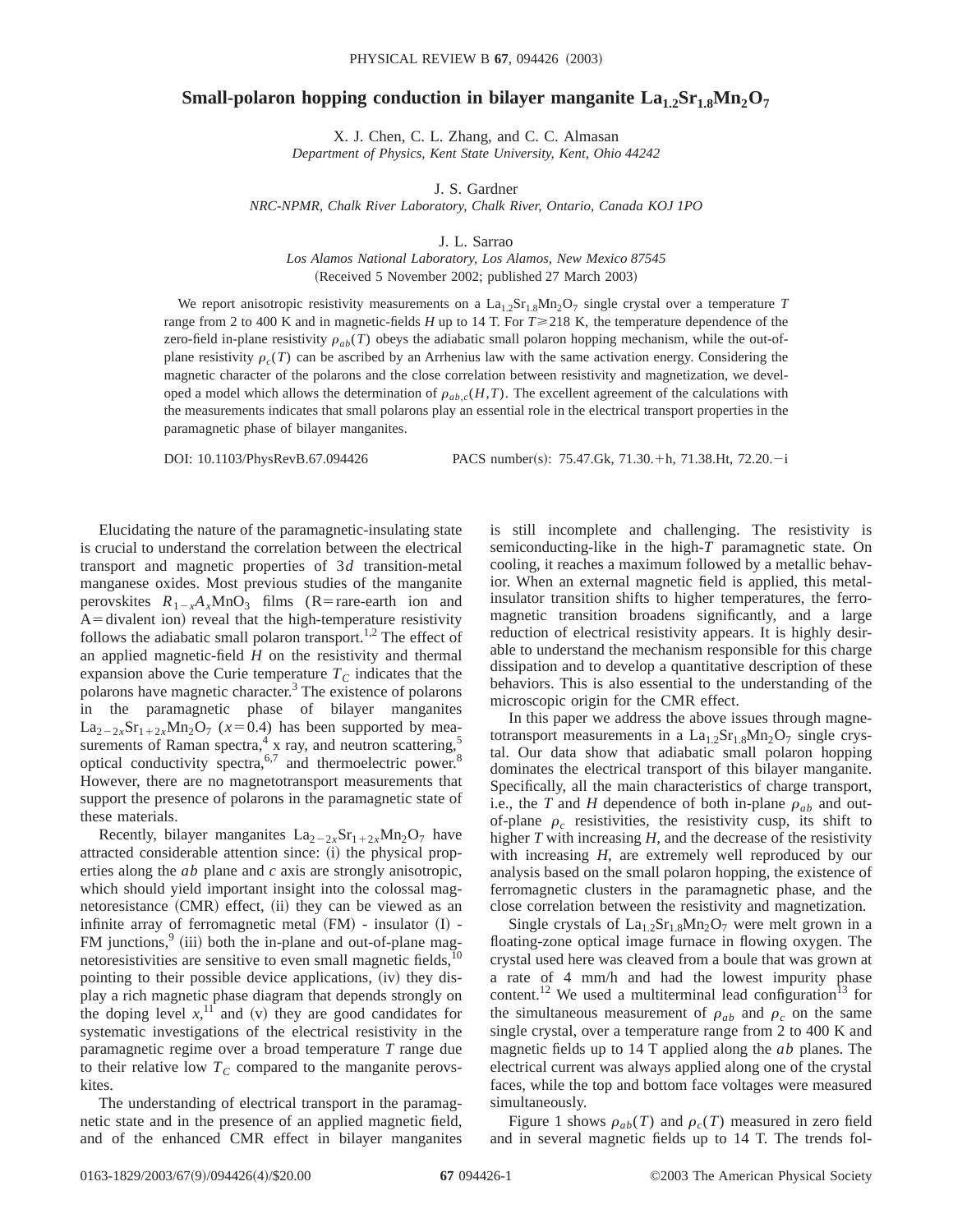

FIG. 1. In-plane  $\rho_{ab}$  and out-of-plane  $\rho_c$  resistivities as a function of temperature *T* of a  $La_{1.2}Sr_{1.8}Mn_2O_7$  single crystal for various magnetic fields.

lowed by these data are in good agreement with previous reports,<sup>10</sup> though our single crystal has lower resistivities. The metal-insulator transition temperature  $T_{MI}$ =130 K is found to be slightly higher than  $T_c$ =125 K.<sup>12</sup> We also found that  $T_{MI}^{ab} \approx T_{MI}^c$  in the magnetic fields studied. Both  $\rho_{ab}$  and  $\rho_c$  decrease with increasing *H*, the cusp becomes less pronounced, and  $T_{MI}$  shifts to higher temperatures. Recently, we found that both  $\rho_{ab}$  and  $\rho_c$  follow a  $T^{9/2}$  dependence in the metallic regime (50 K $\leq$ *T* $\leq$  110 K) and that both in-plane  $\sigma_{ab}$  and out-of-plane  $\sigma_c$  conductivities obey a  $T^{1/2}$  dependence at even lower  $T$  ( $T$ <50 K). These results are consistent with two-magnon scattering and weak localization effect, respectively.<sup>14</sup>

The resistivity as a result of hopping of adiabatic small polarons is given by<sup>15</sup>

$$
\rho = CT \exp\left(\frac{E_A}{k_B T}\right). \tag{1}
$$

Here  $E_A$  is the activation energy and  $k_B$  is Boltzmann's constant. In the adiabatic limit, the electron motion is assumed to be much faster than the ionic motion of the lattice. In the approximation that all correlations except on-site Coulomb repulsion are ignored, one can express the prefactor  $C$  as<sup>1,16</sup>

$$
C = \frac{k_B \Omega}{x(1-x)e^2 a^2 \nu}.
$$
 (2)

Above,  $\Omega$  is the unit-cell volume, *x* is the fraction concentration of occupied sites, *a* is the site to site hopping distance, and  $\nu$  is the frequency of the longitudinal optical phonons.



FIG. 2. Plot of  $\ln(\rho_{ab}/T)$  and resistive anisotropy  $\rho_c/\rho_{ab}$ , measured in zero field, vs  $1000/T$  for a  $La<sub>1.2</sub>Sr<sub>1.8</sub>Mn<sub>2</sub>O<sub>7</sub>$  single crystal.

To examine the polaronic nature of the high-temperature resistivity of  $La_{1.2}Sr_{1.8}Mn_2O_7$ , we plot zero-field  $ln(\rho_{ab}/T)$  vs 1000/*T* for  $T \ge 140$  K in Fig. 2. The adiabatic polaron model of Eq.  $(1)$  gives a convincing fit to the in-plane resistivity data for  $T \ge 218$  K, with a zero-field activation energy  $E_A^0$ =93.8 meV and a prefactor  $C = 2.0 \times 10^{-6}$  Q cm/K. The fact that Eq. (1) is valid for  $T > \Theta_p/2$  indicates that the Debye-temperature  $\Theta_D \approx 430$  K in the present bilayer compound. Indeed, recent specific-heat measurements have shown that  $\Theta_D$ =425 K in this compound.<sup>17</sup> We note that the activation energy  $E_A^0$  of 93.8 meV determined from the above resistivity data is much larger than 18 meV determined from thermoelectric power measurements.<sup>18</sup> This large difference indicates that conventional band theory does not occur above  $T_c$  and is a characteristic signature of polaronic transport.

We estimate a characteristic frequency  $\nu=2.24$  $\times 10^{14}$  Hz for La<sub>1.2</sub>Sr<sub>1.8</sub>Mn<sub>2</sub>O<sub>7</sub> by using Eq. (2) with the experimentally determined prefactor *C*, the doping level  $x=0.4$ , and the lattice parameters  $a=3.87\times10^{-8}$  cm and  $c=2.0\times10^{-7}$  cm taken from neutron-diffraction measurements.<sup>19</sup> This value of  $\nu$  is in good agreement with the phonon peak frequency in optical conductivity spectra,  $6,7$ providing strong evidence for small polaronic transport in the *ab* plane of bilayer manganites.

Figure 2 shows also the plot of the resistive anisotropy  $\rho_c/\rho_{ab}$  vs 1000/*T* for La<sub>1.2</sub>Sr<sub>1.8</sub>Mn<sub>2</sub>O<sub>7</sub> for  $T \ge 140$  K and zero field. Note that, for  $150 \le T \le 400$  K, there is the following relationship between resistivities measured in zero field:  $\gamma \equiv \rho_c / \rho_{ab} = A + B/T$ , with  $A = -14.8$  and  $B = 2.63$  $\times 10^4$  K. Since  $\rho_{ab}(T)$  is well described by Eq. (1) for *T*  $\geq$ 218 K, it follows that  $\rho_c(T)$  is described by an Arrheniustype behavior with the same activation energy  $E_A$  as  $\rho_{ab}(T)$ , if the preexponential factor  $\gamma$  is taken into account. Hence,

$$
\rho_c = C \gamma T \exp\left(\frac{E_A}{k_B T}\right). \tag{3}
$$

In the case of magnetic polarons, there is a magnetic exchange contribution to the activation energy. In the presence of a magnetic field, the activation energy in Eqs.  $(1)$  and  $(3)$ has to be replaced by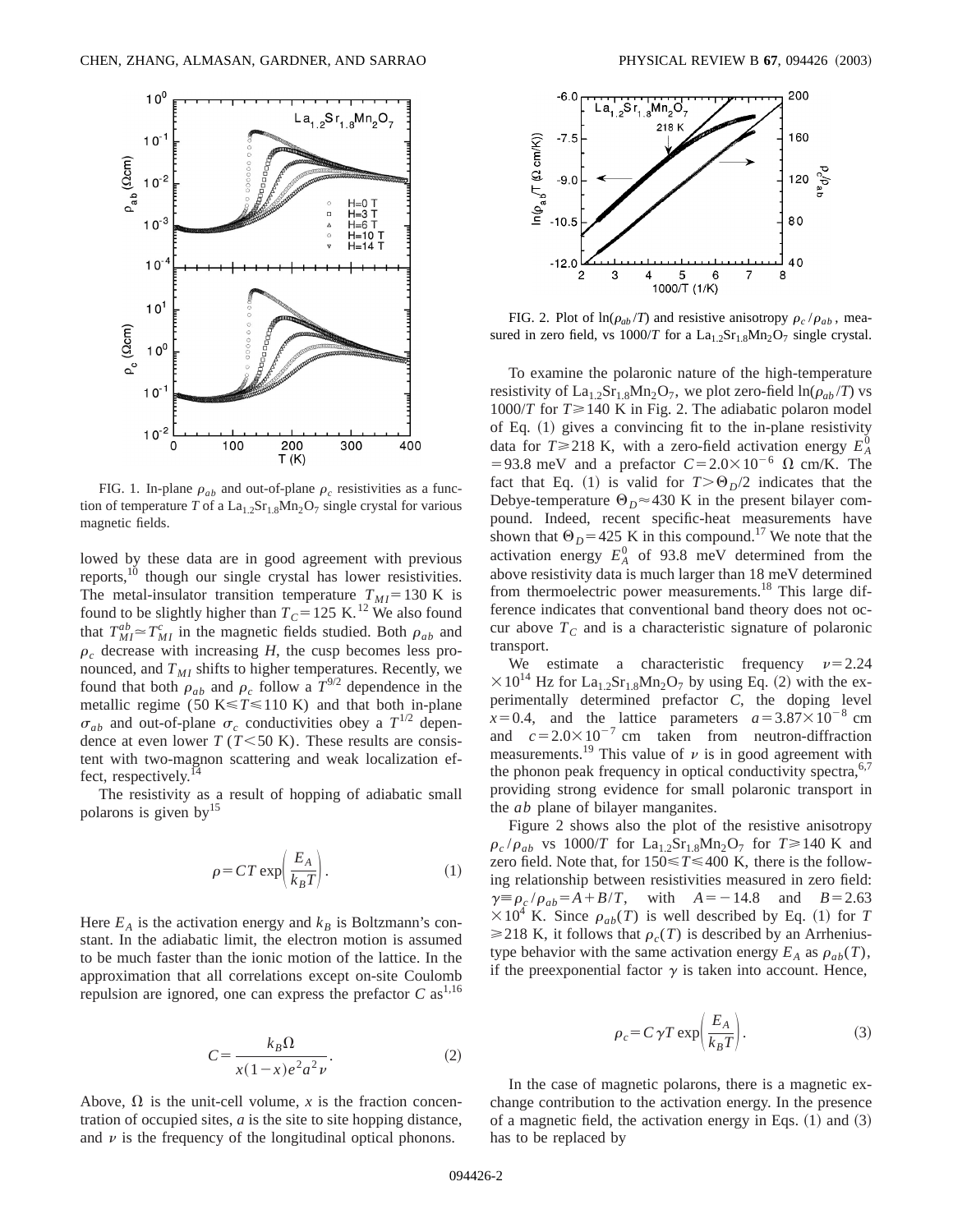SMALL-POLARON HOPPING CONDUCTION IN BILAYER . . . PHYSICAL REVIEW B **67**, 094426 ~2003!

$$
E_A = E_A^0 (1 - \langle \cos \theta_{ij} \rangle), \tag{4}
$$

where  $\theta_{ij}$  is the angle between the spins of the two Mn ion cores between which the  $e<sub>g</sub>$  electron hops. If the azimuthal angle  $\phi_i$  is randomly distributed and if  $\theta_i$ , the angle the spins make with the applied field, is uncorrelated, then, by averaging over  $\phi_i$ , it can be shown that  $\langle \cos \theta_i \rangle = \langle \cos \theta_i \rangle^{2.20}$ The local magnetization *M* can also be expressed as a function of  $\theta_i$ , i.e.,  $M = M_s \langle \cos \theta_i \rangle$ , where  $M_s$  is the saturation magnetization. Then, Eq.  $(4)$  becomes

$$
E_A = E_A^0 \left[ 1 - \left( \frac{M}{M_s} \right)^2 \right].
$$
 (5)

This equation shows that the magnetic field affects the activation energy through the magnetization. At present, there is no agreement on the proposed theories regarding the magnetic properties of manganites. It has been shown<sup>20–22</sup> that the Brillouin function  $B_s(\lambda)$  provides a quantitative description of the reduced magnetization  $M/M$ , observed experimentally. It is, therefore, reasonable to take  $M/M_s \approx B_s(\lambda)$ with

$$
B_s(\lambda) = \frac{2S+1}{2S} \coth\left(\frac{2S+1}{2S}\lambda\right) - \frac{1}{2S} \coth\left(\frac{1}{2S}\lambda\right). \tag{6}
$$

Here *S* is the average spin, which varies with doping as *S*  $=3/2+(1-x)/2$ , and  $\lambda$  is the exchange coefficient. We use an empirical model<sup>22</sup> to determine the magnetic field and temperature dependence of magnetization via the selfconsistent equation

$$
\lambda = \frac{\mu H}{k_B T} + 3\frac{S}{S+1} \frac{T_c}{T} \frac{M}{M_s},\tag{7}
$$

where the effective magnetic-moment  $\mu/\mu_B = gS$ , with  $\mu_B$ being the Bohr magneton and *g* the gyromagnetic ratio.

We note that, when using the mean-field expression for  $M/M<sub>s</sub>$  to analyze their measured magnetization data of pseudocubic manganese-oxide perovskites, Sun *et al.*<sup>23</sup> found that  $\mu/\mu_B = gS$  should be replaced by  $\mu/\mu_B = DgS$ , where *D* is the mean number of spins per cluster. The ferromagnetic character in the paramagnetic phase of  $La<sub>1.2</sub>Sr<sub>1.8</sub>Mn<sub>2</sub>O<sub>7</sub>$  has already been revealed by magnetization measurements<sup>12,24</sup> and other experiments.<sup>25</sup> Moreover, it was suggested $3$  that the number of spins per cluster correlates with the magnetic correlation length  $\xi$ , which increases slightly with decreasing temperature from the hightemperature paramagnetic side and suddenly diverges at  $T_c$ .<sup>3,26</sup> Thus, the temperature dependence of *D* should reflect this behavior. We determined the  $D(T)$  values from the isothermal  $\rho_{ab}(H)$  curves. The temperature dependence of *D*(*T*) can be expressed as  $D=2.7+2^{-3/2}csch^{3/2}[(T - 1)^{3/2}]$  $-T_c$ )/320], which is shown in the inset to Fig. 3(a).

We calculated the *T* and *H* dependences of  $E_A$  and  $\rho_{ab}$ from Eqs.  $(5)$ – $(7)$  and Eq.  $(1)$ , respectively.  $\rho_c(T,H)$  was then determined from the experimentally measured anisot-



FIG. 3. Temperature  $T$  dependence of  $(a)$  the activation energy  $E_A$ , and calculated (solid lines) and measured (open circles) (b) normalized in-plane resistivity  $\rho_{ab}$  and (c) normalized out-of-plane resistivity  $\rho_c$  in a La<sub>1.2</sub>Sr<sub>1.8</sub>Mn<sub>2</sub>O<sub>7</sub> single crystal for various magnetic-fields *H*. Inset, plot of mean number of spins per cluster *D* vs *T*.

ropy  $\gamma(T,H)$  and the already calculated  $\rho_{ab}(T,H)$ . These results for magnetic fields of 1, 3, 6, 10, and 14 T are shown in Figs.  $3(a)-3(c)$  along with the experimental data of the resistivities for comparison. In these calculations, we took  $g=2$ ,  $S=1.8$  (valid for  $x=0.4$ ),  $T_C=125$  K,  $E_A^0$ =93.8 meV, and  $C = 2.0 \times 10^{-6} \Omega$  cm/K. There is an excellent agreement between the calculated and experimental results in the paramagnetic state.

As Fig. 3(a) shows,  $E_A$  decreases slowly with decreasing *T* and suddenly drops near  $T_{MI}$ . This characteristic behavior is responsible for the resistivity cusp shown in Figs.  $3(b)$  and 3(c). With increasing magnetic field,  $E_A$  is suppressed and its onset shifts systematically to high temperatures. This is the origin of the decrease of the resistivity as well as the shift of the resistivity cusp to higher *T* with increasing *H*.

In summary, the small polaron model and the existence of ferromagnetic clusters in the paramagnetic phase reproduce extremely well the *T* and *H* dependence of  $\rho_{ab,c}$  for bilayer manganite  $La<sub>1.2</sub>Sr<sub>1.8</sub>Mn<sub>2</sub>O<sub>7</sub>$ . Moreover, the present model also accounts for the resistivity cusp, its shift to higher *T* with increasing *H*, and the decrease of the resistivity with